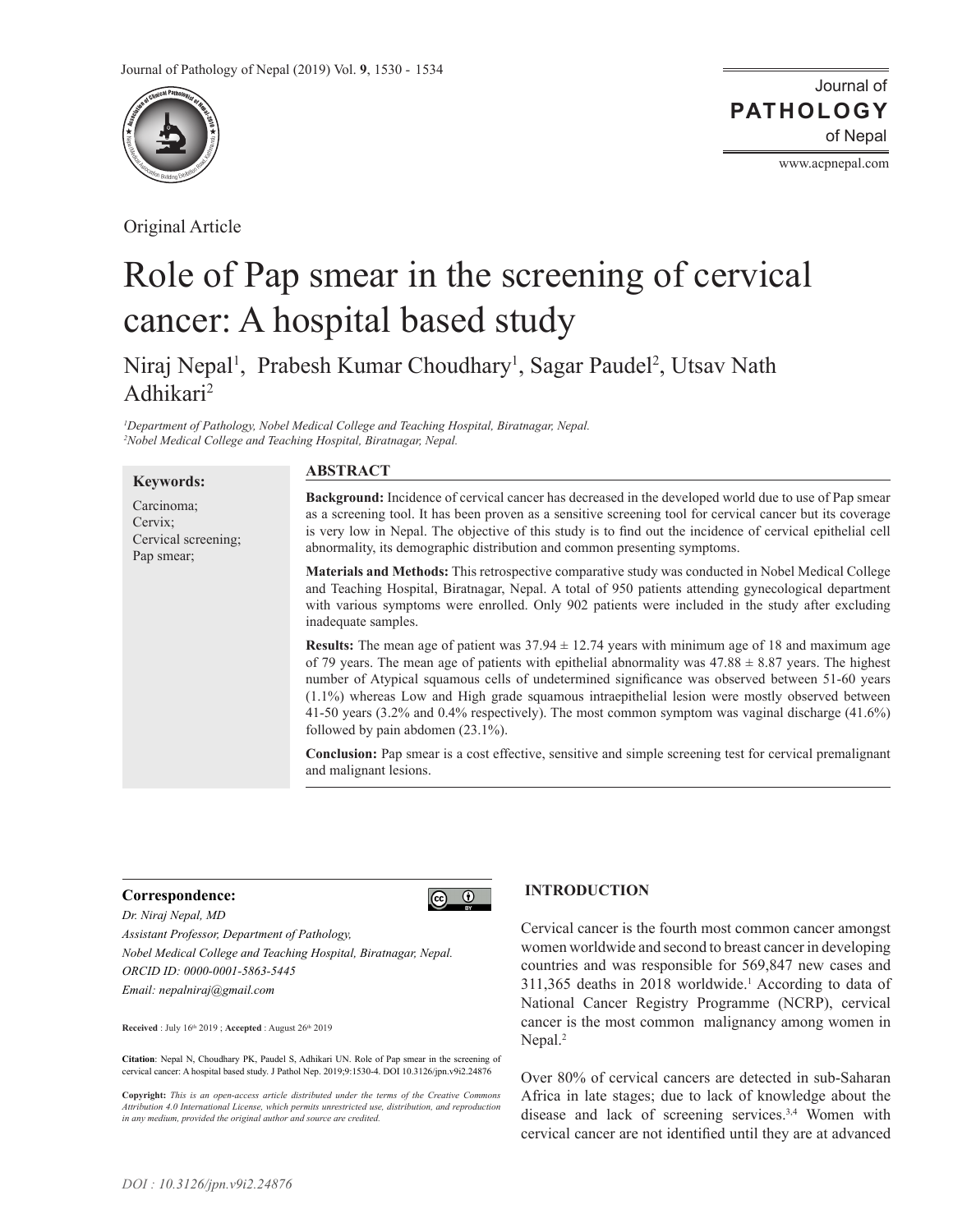stages of disease which can be correlated with low survival rates.<sup>5</sup>

Cervical cancer can be detected by using several screening techniques. Cervical Pap smear is a sensitive test for early screening of cervical lesions and is the most widely used system.6 It is stated that the annual incidence and prevalence of cervical cancer has decreased by 50-70% after the introduction of population-based screening.<sup>7</sup> So, if women undergo screening for cervical cancer, it can be detected in early stages thereby reducing the mortality and morbidity. Several studies have stated that the available services provided have not been properly utilized in different countries like Uganda. A recent study conducted found that only 7% of the women had undergone screening for cervical cancer and 4.8% had undergone screening in Eastern Uganda.<sup>8,9</sup>

The National guideline for cervical cancer screening and prevention in Nepal 2010 has 'Visual Inspection of cervix with Acetic Acid' as the screening tool instead of pap smear test.<sup>2</sup> Women of Nepal are getting pap smear test from different health institutes after counseling from health workers. There has been limited studies conducted regarding pap smear test in Nepalese women and its influence in reducing burden of cervical carcinoma in Nepal.

# **MATERIAL AND METHODS**

This retrospective and comparative study was conducted on patients, presenting with various gynecological symptoms that attended the outpatient department of Gynecology, Nobel medical college and teaching hospital, Biratnagar, Nepal and underwent pap smear test. The study was conducetd for period of one and half year from September 2017 to February 2019. Ethical clearance was obtained from Institutional ethics committee of Nobel Medical College

and teaching hospital. Patients with inadequate samples and cervical growth were excluded from the study.

A total of 950 patients had attended gynecological department with various symptoms and were enrolled in our study. Only 902 patients were studied after excluding inadequate samples. The age, parity, age of marriage, age of first childbirth, residency and religion of these patients were recorded in a proforma for demographic comparison. The pap smear was reported according to Bethesda System of Reporting Cervical Cytology 2014.

The findings were categorized as: 1) Negative for malignancy 2) Inflammatory changes 3) Atypical squamous cells of undetermined significance (ASCUS) 4) Low grade squamous intraepithelial lesion (LSIL) and 5) High grade squamous intraepithelial lesion (HSIL).

The results of the study were statistically analyzed using SPSS version 25, using mean  $\pm$  standard deviation, percentage, frequency and comparative study was done using chi-square test. A p-value of <0.05 was considered statistically significant.

# **RESULTS**

A total of 902 patients were studied after excluding those with inadequate sample. The mean age of the patients was  $37.94 \pm 12.74$  years with minimum age of 18 years and maximum age of 79 years. The highest number of ASCUS was observed in women between 51-60 years (1.1%) whereas LSIL and HSIL were mostly observed in women between 41-50 years (3.2% and 0.4% respectively). Epithelial cell abnormity was found in 8.4% of screened women and in patients with epithelial cell abnormality, 17.11% of patients with parity two or less and 82.89% with parity more than two. Similarly, ASCUS, LSIL and HSIL

|                    | <b>Negative for</b>             |                                          |                                 |                                |                               |                                  |
|--------------------|---------------------------------|------------------------------------------|---------------------------------|--------------------------------|-------------------------------|----------------------------------|
|                    | malignancy<br>$(n=472, 52.3\%)$ | <b>Inflammation</b><br>$(n=354, 39.2\%)$ | <b>ASCUS</b><br>$(n=21, 2.3\%)$ | <b>LSIL</b><br>$(n=48, 5.3\%)$ | <b>HSIL</b><br>$(n=7, 0.8\%)$ | <b>TOTAL</b><br>$(n=902, 100\%)$ |
| <b>AGE</b> (Years) |                                 |                                          |                                 |                                |                               |                                  |
| $18 - 30$          | $149(16.5\%)$                   | $143(15.9\%)$                            | $0(0\%)$                        | 2(0.2)                         | $0(0\%)$                      | 294(32.6%)                       |
| $31 - 40$          | $162(18.0\%)$                   | $109(12.1\%)$                            | $2(0.2\%)$                      | $7(0.8\%)$                     | $2(0.2\%)$                    | 282(31.3%)                       |
| $41 - 50$          | $93(10.3\%)$                    | $53(5.9\%)$                              | $5(0.6\%)$                      | $29(3.2\%)$                    | $4(0.4\%)$                    | $184(20.4\%)$                    |
| $51-60$            | $40(4.4\%)$                     | $28(3.1\%)$                              | $10(1.1\%)$                     | $8(0.9\%)$                     | $1(0.1\%)$                    | $87(19.6\%)$                     |
| $61 - 70$          | $26(2.9\%)$                     | $11(1.2\%)$                              | $4(0.4\%)$                      | $2(0.2\%)$                     | $0(0\%)$                      | $43(4.8\%)$                      |
| >70                | 2(0.2)                          | $10(1.1\%)$                              | $0(0\%)$                        | $0(0\%)$                       | $0(0\%)$                      | $12(1.3\%)$                      |
| <b>PARITY</b>      |                                 |                                          |                                 |                                |                               |                                  |
| P <sub>1</sub>     | $140(15.5\%)$                   | $107(11.9\%)$                            | $0(0\%)$                        | $0(0\%)$                       | $0(0\%)$                      | $247(27.4\%)$                    |
| P <sub>2</sub>     | $117(13.0\%)$                   | $137(15.2\%)$                            | $3(0.3\%)$                      | $9(1\%)$                       | $1(0.1\%)$                    | $267(29.6\%)$                    |
| <b>P3</b>          | 126(14%)                        | $64(7.1\%)$                              | $7(0.8\%)$                      | $14(1.6\%)$                    | $2(0.2\%)$                    | $213(23.6\%)$                    |
| $>$ P3             | $89(9.9\%)$                     | $46(5.1\%)$                              | $11(1.2\%)$                     | $25(2.8\%)$                    | $4(0.4\%)$                    | $175(19.4\%)$                    |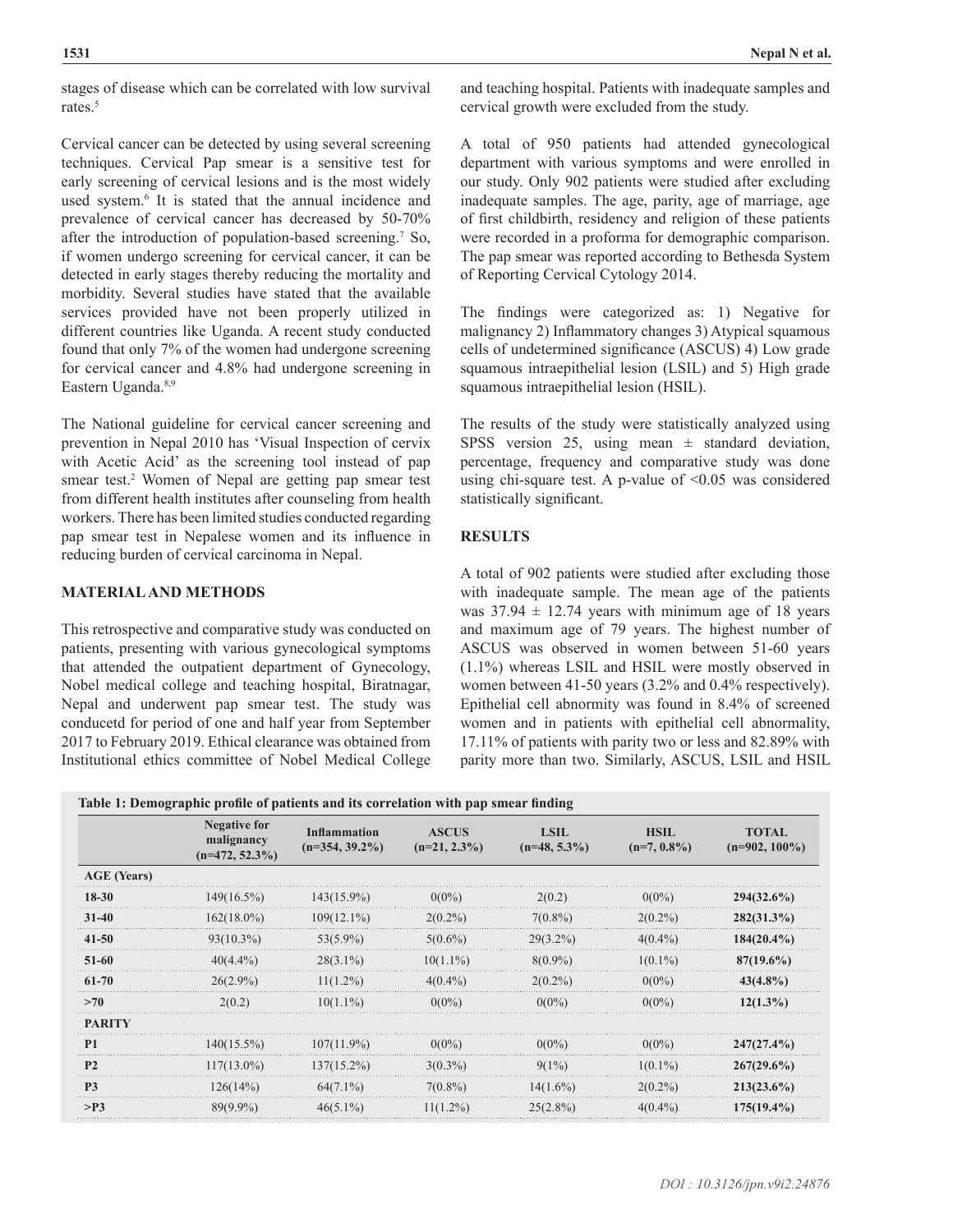| Table 2: Correlation of pap smear findings with signs and symptoms |  |  |
|--------------------------------------------------------------------|--|--|
|                                                                    |  |  |

| <b>Symptoms</b>                   | Negative for<br>malignancy<br>$(n=472, 52.3\%)$ | <b>Inflammation</b><br>$(n=354, 39.2\%)$ | <b>ASCUS</b><br>$(n=21, 2.3\%)$ | LSIL<br>$(n=48, 5.3\%)$ | <b>HSIL</b><br>$(n=7, 0.8\%)$ | <b>TOTAL</b><br>$(n=902, 100\%)$ |
|-----------------------------------|-------------------------------------------------|------------------------------------------|---------------------------------|-------------------------|-------------------------------|----------------------------------|
| Asymptomatic                      | $55(6.1\%)$                                     | $43(4.8\%)$                              | $2(0.2\%)$                      | $6(0.7\%)$              | $2(0.2\%)$                    | $108(12\%)$                      |
| Pain abdomen                      | $107(11.9\%)$                                   | $84(9.3\%)$                              | $5(0.6\%)$                      | $11(1.2\%)$             | $1(0.1\%)$                    | $208(23.1\%)$                    |
| Vaginal discharge                 | $209(23.2\%)$                                   | $146(16.2\%)$                            | $4(0.4\%)$                      | $16(1.8\%)$             | $0(0\%)$                      | $375(41.6\%)$                    |
| Irregular menstrual<br>bleeding   | $46(5.1\%)$                                     | $33(3.7\%)$                              | $3(0.3\%)$                      | $5(0.6\%)$              | $2(0.2\%)$                    | $89(9.9\%)$                      |
| Post-menopausal<br>bleeding       | $9(1\%)$                                        | $25(2.8\%)$                              | $3(0.3\%)$                      | $4(0.4\%)$              | $0(0\%)$                      | $41(4.5\%)$                      |
| <b>Post-coital bleeding</b>       | $23(2.5\%)$                                     | $11(1.2\%)$                              | $0(0\%)$                        | $2(0.2\%)$              | $2(0.2\%)$                    | $38(4.2\%)$                      |
| <b>Urinary Frequency</b>          | $15(1.7\%)$                                     | $9(1\%)$                                 | $2(0.2\%)$                      | $3(0.3\%)$              | $0(0\%)$                      | $29(3.2\%)$                      |
| Something coming<br>out of vagina | $8(0.9\%)$                                      | $3(0.3\%)$                               | $2(0.2\%)$                      | $1(0.1\%)$              | $0(0\%)$                      | $14(1.6\%)$                      |

**Table 3: Comparison of parity with pap smear finding using chi-square test**

|                                  | <b>Pap Smear Findings</b>   |  |  |  |
|----------------------------------|-----------------------------|--|--|--|
| <b>Negative and inflammatory</b> | <b>ASCUS, LSIL and HSIL</b> |  |  |  |
| 1(97.5%)                         | $5\%$                       |  |  |  |
|                                  |                             |  |  |  |

*\*statistically significant*

were mostly found in women having more than 3 children (1.2%, 2.8% and 0.4% respectively) (Table 1).

The women enrolled in the study were mostly Hindu (79.8%) and urban residents (76.3%). The most common symptom was vaginal discharge (41.6%) followed by pain abdomen (23.1%), irregular menstrual bleeding (9.9%), post-menopausal bleeding (4.5%), post-coital bleeding (4.2%), urinary frequency (3.2%) and something coming out of vagina  $(1.6\%)$ . A total of 108 cases  $(12\%)$ were asymptomatic (Table 2). The incidence of LSIL was higher in patients complaining of vaginal discharge (1.8%) whereas HSIL was found in patient complaining of irregular menstrual bleeding, post coital bleeding and in asymptomatic cases. The pap smear was negative for 52.3% of patients whereas 39.2% of patient showed inflammatory changes. The mean age of epithelial abnormality in our study was  $47.88 \pm 8.87$  years.

In our the study group, age of first childbirth was highest in age group above 20 years (90.1%). In the study, Cervical epithelial cell abnormality was found in 5.6% of patients with age at marriage age  $\leq 18$  years as compared to 9.3% of patients with age at marriage age >18 years and this , which doesn't show any statistically significance difference (p-value=0.058). However, women having more than two children showed statistically significant epithelial cell abnormality as compared to women having two or less children (p-value  $\leq 0.001$ ) as shown in Table 3.

#### **DISCUSSION**

The incidence of cervical carcinoma and pap smear coverage is not adequately studied in Nepal. There is no data available at national level regarding pap smear coverage as it is not the recommended screening test for cervical cancer prevention in the "National cervical cancer prevention policy of Nepal".2

Out of 902 patients, the incidence of ASCUS was found to be 2.3%, LSIL 5.3% and HSIL 0.8% percent. Populationbased study done in Bharatpur, Nepal by Sherpa AT et. al. found ASCUS in 2.8%, LSIL in 0.2% and HSIL in 0.5% patients which is lower as compared to our hospital based study.10 Similar hospital-based study done in Uttar Pradesh, India showed ASCUS in 2.9%, LSIL in 5.09% and HSIL in 0.48% of screened women.<sup>11</sup> In our study, epithelial cell abnormality was found to be 8.4% which is comparable to studies done by Sachan PL et al. (8.48%) and Al Eyd et al.  $(9.05\%)$ <sup>11,12</sup>

Proportion of patients with ASCUS was highest (1.1%) in 51-60 years age group, LSIL (3.2%) in 41-50 years and HSIL (0.4%) in 41-50 years age group. A study done in Bharatpur showed ASCUS/LSIL highest (3.8%) in agegroup 15-29 and HSIL highest in 30-55 years.10

In our study, inflammatory changes were seen in 39.2% of the patients. Few studies have reported that the chance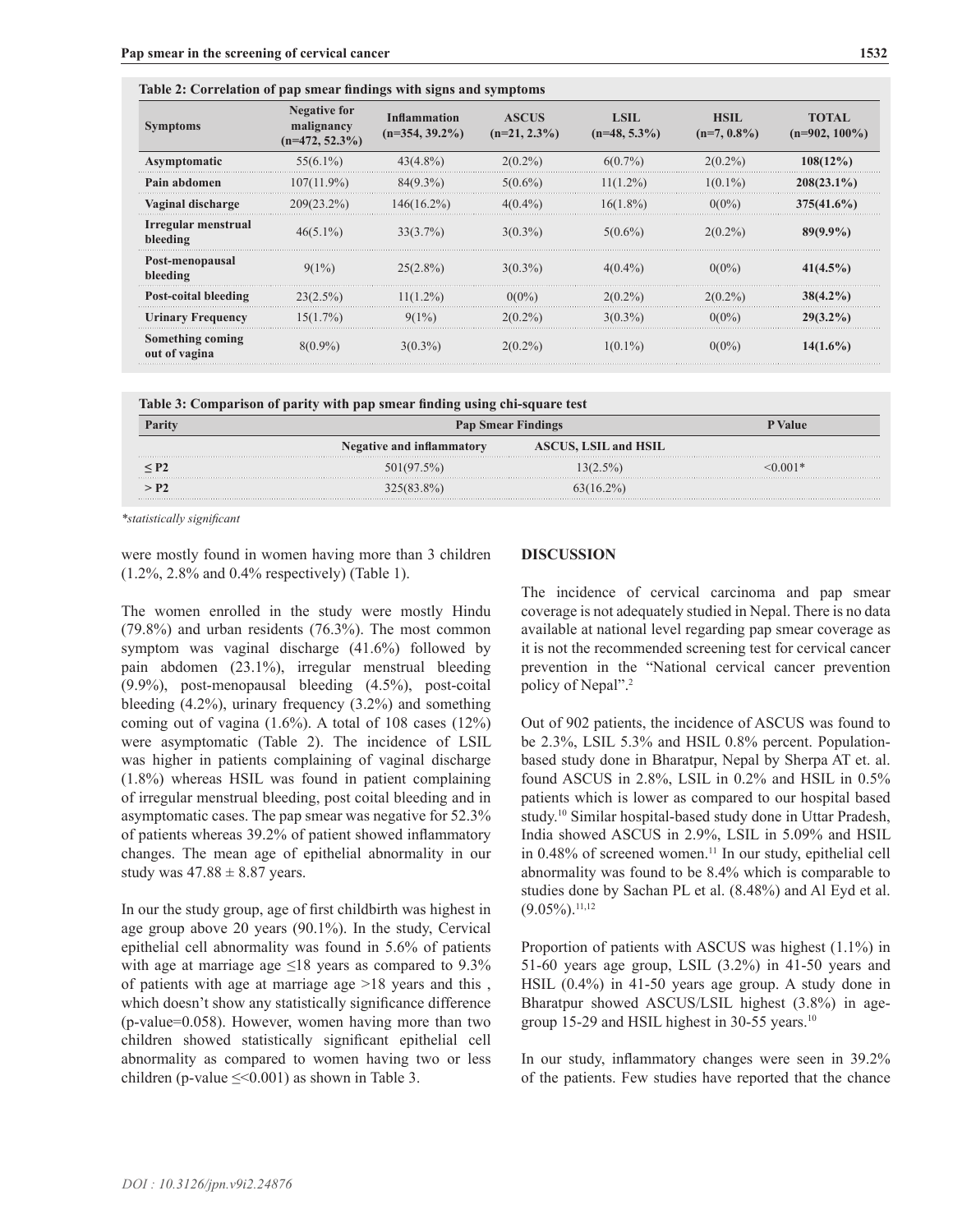of development of cervical intraepithelial lesions is higher in women who have persistent inflammation.<sup>13</sup> Pap smear should be repeated after antibiotic treatment.

In our study, epithelial cell abnormality was found in 17.11% of patients with parity two or less and 82.89% with parity more than two as compared to study done in Bangladesh by Banik U et al. which showed 17.27% and 82.73% respectively.<sup>14</sup>

The most common symptom was vaginal discharge (23.2%) followed by pain abdomen (11.9%) and irregular menstrual bleeding (5.1%). This is in concordance to a study done in Uttar Pradesh, India which showed vaginal discharge in 39.96%, pain abdomen in 26.63% and irregular menstrual bleeding in 12.78 percent.<sup>11</sup>

The incidence of ASCUS was higher (0.6%) in patients complaining of pain abdomen whereas LSIL was higher (1.8%) in patients with vaginal discharge and HSIL in patients with irregular bleeding (0.2%) and post-coital bleeding  $(0.2\%)$  comparable to other study.<sup>11</sup>

In context of Nepal, pap smear screening test is usually done in symptomatic patients by gynecologist as part of investigation. Therefore, screening facilities should be extended to primary health center level to increase the coverage of cervical screening and early diagnosis of premalignant and malignant lesion in asymptomatic patients.

#### **CONCLUSIONS**

Pap smear testing is noninvasive, sensitive and simple screening test for cervical premalignant and malignant lesions. The burden of cervical carcinoma can be reduced by screening patients visiting gynecological department and by inclusion of pap smear testing in national programme.

#### **Recommendations**

We recommend sexually active female to undergo routine pap smear testing to reduce the mortality and morbidity related to cervical carcinoma. We recommend Nepal government to launch cancer screening programme and spread the health education regarding benefit of screening tests.

#### **Limitation of Study**

The study could have been better if all the risk factors of cervical carcinoma were retrospectively studied in relation to the outcome of pap smear testing.

#### **Acknowledgement**

We are very grateful to the Department of Gynecology,

Nobel Medical College for granting permission to evaluate and perform research on patients with gynecological symptoms.

# **Conflict of interest:** None

# **REFERENCES**

- 1. Bray F, Ferlay J, Soerjomataram I, Siegel RL, Torre LA, Jemal A. Global cancer statistics 2018: GLOBOCAN estimates of incidence and mortality worldwide for 36 cancers in 185 countries. CA Cancer J Clin 2018;68(6):394-424. [Crossref](https://doi.org/10.3322/caac.21492)
- 2. Family Health Division (FHD). National Guideline forCervical Cancer Screening and Prevention in Nepal; 2011. (Cited on 18th June 2019). [Crossref](https://dohs.gov.np/wp-content/uploads/2017/06/DoHS_Annual_Report_2072_73.pdf)
- 3. Bingham A, Bishop A, Coffey P, Winkler J, Bradley J, Dzuba I, Agurto I.Factors affecting utilization of cervical cancer prevention services in low resource settings. Salud Publica Mex. 2003;45 Suppl 3:S408-16. [Crossref](https://doi.org/10.1590/S0036-36342003000900015)
- 4. Cristina Herdman JS. Planning appropriate cervical cancer prevention programs. In: Seattle Program for Appropriate Technology in Health (PATH). 2nd ed. 2000. screening.iarc.fr › doc › cxca-planning-approprog-guide
- 5. Mutyaba T, Faxelid E, Mirembe F, Weiderpass E. Influences on uptake of reproductive health services in Nsangi community of Uganda and their implications for cervical cancer screening. Reprod Health. 2007;4:4. [Crossref](https://doi.org/10.1186/1742-4755-4-4)
- 6. Solomon D1, Davey D, Kurman R, et al. The 2001 Bethesda System; Terminology for reporting results of cervical cytology. JAMA. 2002 Apr 24;287(16):2114-9. [Crossref](https://doi.org/10.1001/jama.287.16.2114)
- 7. Guidelines for cervical cancer screening. Government of India and WHO Collaborative Programme. screening.iarc.fr > doc > WHO\_ India\_CCSP\_guidelines\_2005. (Cited on 17th June 2019). [Crossref](http://screening.iarc.fr/doc/WHO_India_CCSP_guidelines_2005.pdf)
- 8. Twinomujuni C, Nuwaha F, Babirye JN. Understanding the Low level of cervical cancer screening in Masaka Uganda using the ASE model: a community-based survey. PLoS One. 2015;10:e0128498. **[Crossref](https://doi.org/10.1371/journal.pone.0128498)**
- 9. Ndejjo R, Mukama T, Musabyimana A, Musoke D. Uptake of cervical cancer screening and associated factors among women in Rural Uganda: a cross sectional study. PLoS One. 2016;11:e0149696. **[Crossref](https://doi.org/10.1371/journal.pone.0149696)**
- 10. Sherpa ATL. Time for an organized cervical cancer screening in Bharatpur, Nepal. [dissertation]. University of Oslo, Norway; 2007.
- 11. Sachan PL, Singh M, Patel ML, Sachan R. A study on cervical cancer screening using pap smear test and clinical correlation. Asia Pac J Oncol Nurs 2018;5:337-41. [Crossref](https://doi.org/10.4103/apjon.apjon_15_18)